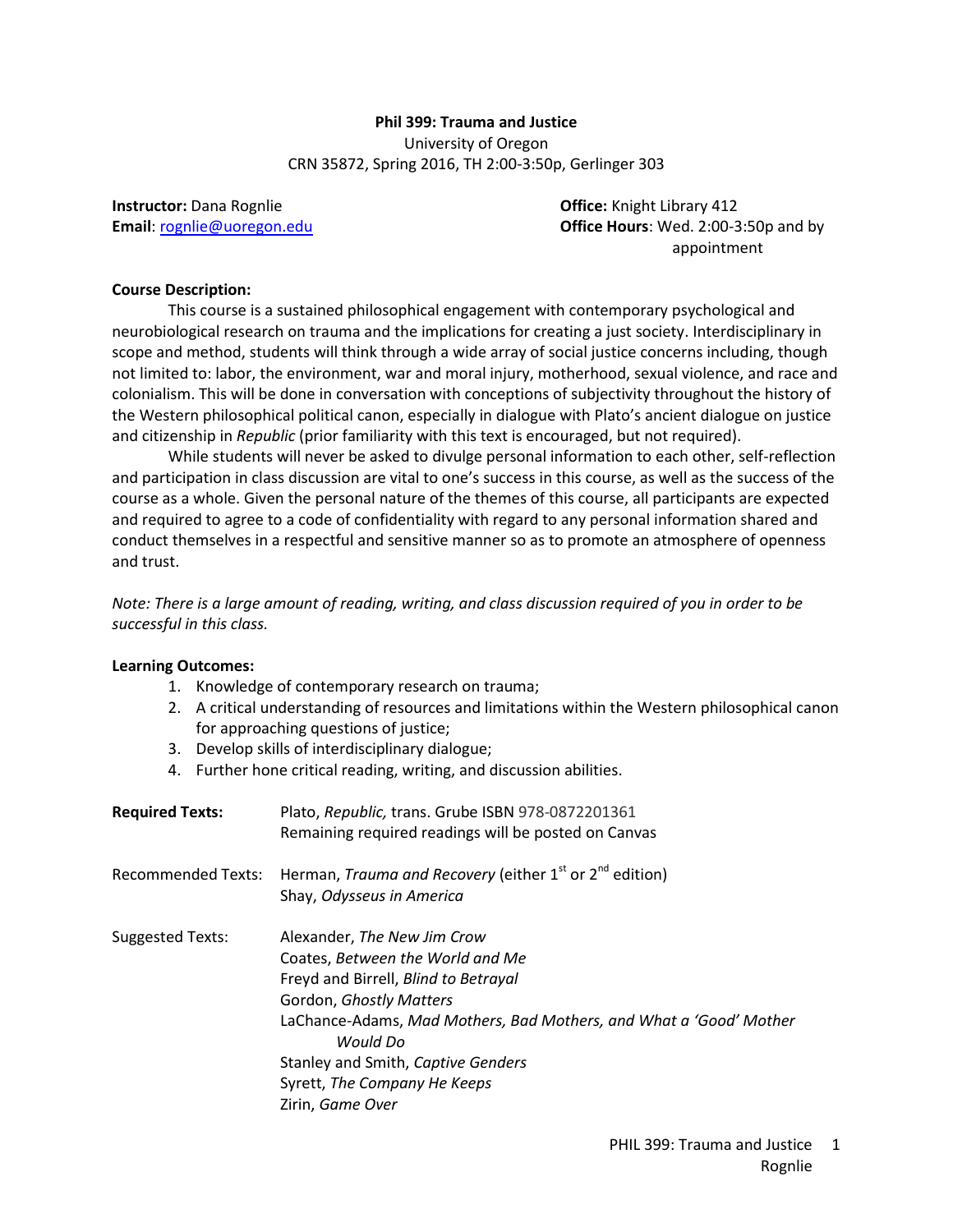# **Course Requirements:**

Citizenship (40%) Daily Citizenship (20%) Plato Discussion Leadership (10%) Non-Plato Discussion Leadership (10%) Final Project (60%) Proposal—3-4p (15%) Work-in-Progress Presentation—20min (15%) Final Paper—10p (30%)

# **Citizenship:**

Beyond mandatory attendance and required reading, you have a responsibility to actively and respectfully participate in this class. Each student will be required to lead a class discussion twice in the term, on a Platonic and non-Platonic text respectively; the schedule of presentations will be determined in week 1.

# *Daily Citizenship:*

You are a citizen in a learning community and your contribution matters. Each class will begin with a reading reflection, which will not only help me collect attendance and assess your reading preparation, but also help you to focus into the day's discussion. Daily citizenship also entails your daily participation in and out of class, which can take a number of forms including speaking in class, exchanging links on our Canvas Discussion Board, regularly attending office hours, etc. A basic rubric is as follows:

- **A-**Exceptional: The student is prepared and has near perfect attendance (1 absence); they are recognized as a leader and consistently contribute thoughts and/or material to class that brings the discussion to a deeper level without dominating the discussion such that it is an impediment to the participation of others.
- **B** Very Good: The student is prepared and has very good attendance (3 absences); the student takes a very active role in discussion section, the contributions of which are both helpful and on topic.
- **C** Good: The student is moderately prepared (minimally has read and brought materials to class) and has good attendance (4 absences); the student participates in discussions, though inconsistently.
- **D**-Poor: The student is not prepared for class and/or has poor attendance (no more than 6 absences), and rarely participates.
- **F** Failing: The student is not prepared for class and/or has poor attendance and/or is not a positive contributor to discussions.

*\*\*\*Electronics policy:* Electronics will be permitted in this course, but abuse of this privilege (i.e., going on social media, online shopping, etc) will result in a ban for everyone.

# *Discussion Leadership:*

Each student will be required to lead a total of two 20-30 minute discussions, one on a book of Plato and one on a non-Platonic text. Students will be expected to prepare a short summary with relevant background information as well as discussion questions (I am more interested in your ability to raise interesting insights or questions for the class to ponder than an author's full bibliography). Further guidelines will be discussed in class.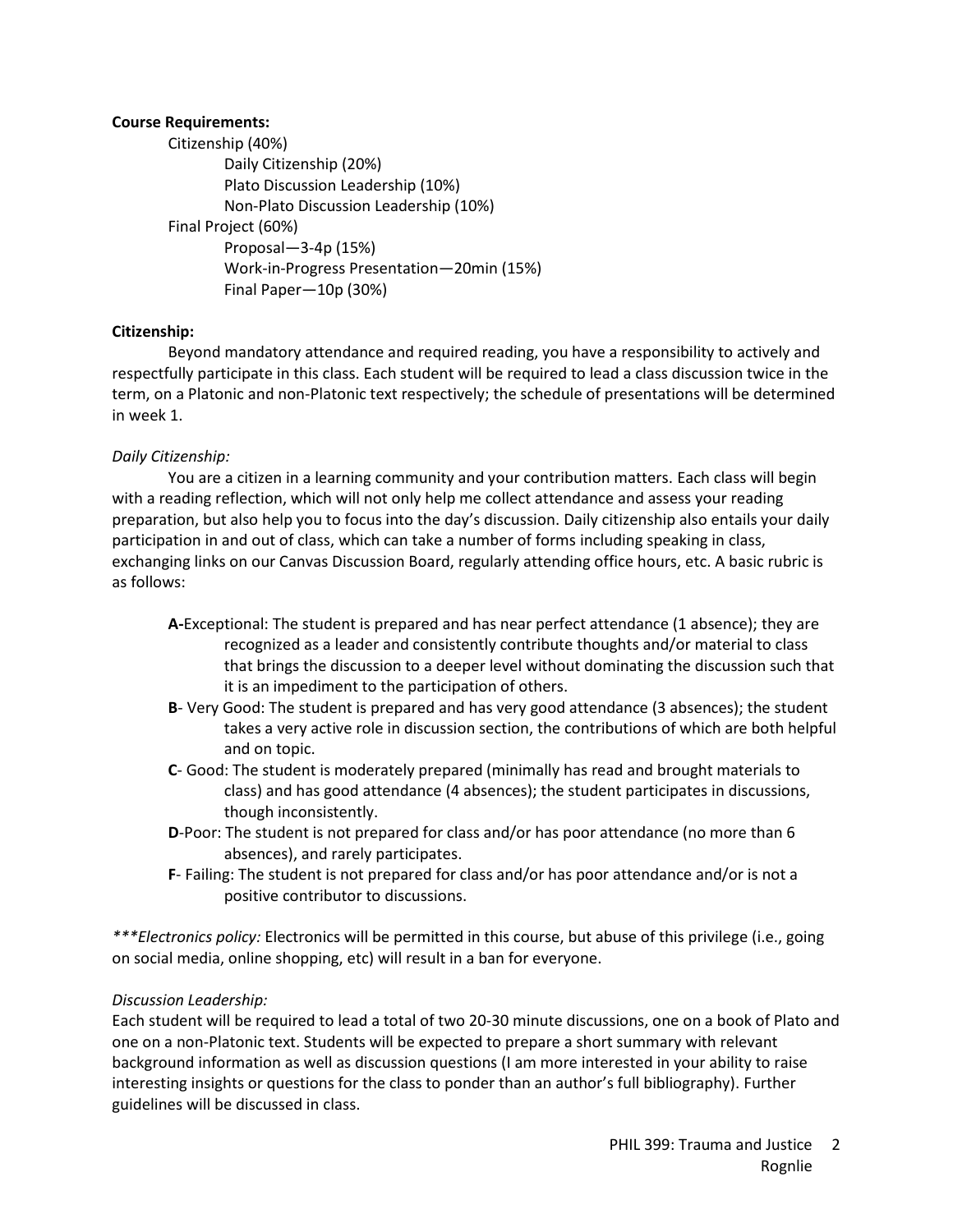#### *Extra Credit:*

There are five extra credit opportunities listed in the course schedule. You are encouraged to attend as many of these events as you can, as each will provide a unique supplement to the course material and will enrich our class discussions. To gain credit, you will be required to write a 1-2 page reflection about the event in conversation with either a) your final project or b) the relevant course material (often scheduled the same week as the event). Extra credit will grace up to one additional class absence beyond the one unexcused absence allotted (so an A-student can expect to have up to two unexcused absences for the term); beyond that, extra credit will boost your citizenship grade.

#### **Final Project:**

In this class, you will develop a final paper project in conversation with the material of the course and in conversation with your peers. The sub-assignment structure is designed to facilitate your own creative critical voice through a proposal, workshop, and revision process. The proposal and final paper should both be double-spaced and written in a reasonable font (Times New Roman 12pt, Calibri 11pt, etc). Philosophy does not have a standard format for citations, but students will be expected to utilize either MLA or Chicago Manual of Style formatting. Further paper-writing guidelines will be posted to the Canvas site. *\*\*\*All un-excused late work will receive reduced grades (1/3 letter grade deduction per day late). Except in unusual circumstances, papers more than a week late will only be accepted for credit.* 

### *Proposal:*

Due in week 8, the 3-4p proposal should both introduce your chosen topic and thesis for your final paper and provide a brief literature review (at least FIVE sources must be cited and discussed). The topic should be narrow—you might pick one concept or problem from the material of the course which you will examine in greater detail. The thesis is the particular claim *you* will defend throughout the final paper with warrants/reasons, textual evidence, and examples.

The proposal should be the product of a brainstorming process that brings you on your way to a revised, polished final thesis paper. Consider this a draft of your introduction with a brief literature review. The thesis and movement of your argument may change slightly from your proposal to your final paper (as it should with feedback!), but your proposal should have a well-formulated thesis argument and supporting source material.

# *Work-in-Progress Presentation:*

In week 10, every student will have the opportunity to workshop their final project by presenting a brief 8-10 minute polished works-in-progress talk. This presentation should improve upon the proposal in light of feedback and articulate the argument of the final paper. This is your opportunity to present your chosen thesis idea to your peers and receive their feedback; it may be helpful to write a rough draft of the final paper as you prepare.

#### *Final Paper:*

Due during finals week, the 10p final paper should be a polished culmination of the thesis idea at the end of the proposal, works-in-progress, and revision process. It must have an introduction, distinct supporting body paragraphs, and a conclusion. Students may decide to later submit papers to undergraduate philosophy conferences, etc. I am happy to speak further with any student interested in such prospects.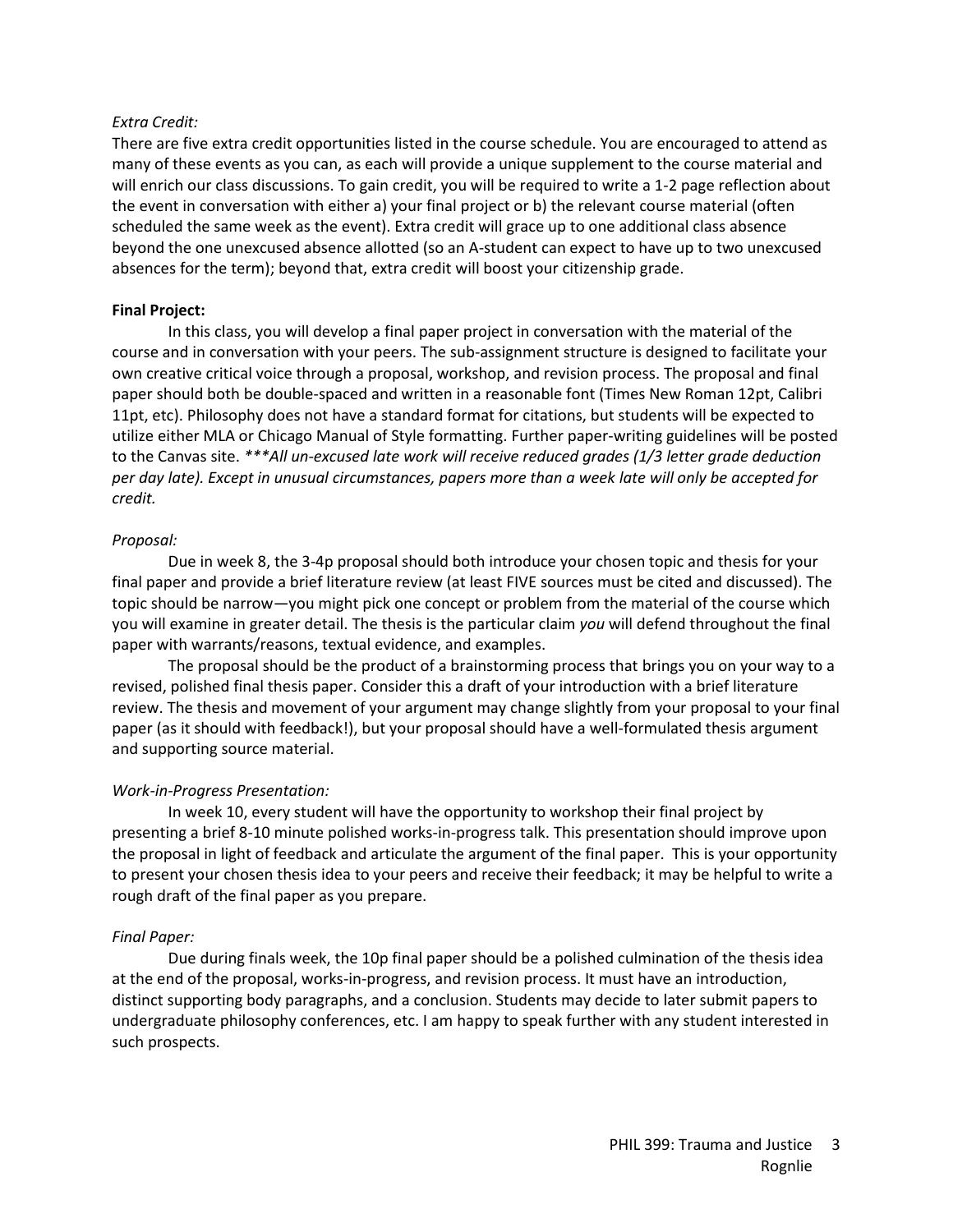### **Academic Integrity:**

I like to assume students are honest; do not prove me wrong. Academic integrity is a core principle of our learning community and your own education. Please take time to familiarize yourself with the University of Oregon's Student Conduct Code especially on the issue of academic integrity [\(http://uodos.uoregon.edu/StudentConductandCommunityStandards/AcademicMisconduct.aspx](http://uodos.uoregon.edu/StudentConductandCommunityStandards/AcademicMisconduct.aspx) ). Students who fail to comply with these policies will fail the assignment, potentially fail the course, and be reported according to university policy.

# **Accessibility:**

It is my pedagogical goal and responsibility to students to make this class as accessible as possible. Please notify me if you foresee a hindrance to your ability to engage or complete assignments in this class. You will have an opportunity to discuss this in a required 5-minute office hour meeting with me in the first weeks of class. I also encourage you to contact the Accessible Education Center (164 Oregon Hall; 541-346-1155; [uoaec@uoregon.edu;](mailto:uoaec@uoregon.edu) http://aec.uoregon.edu/about/index.html).

### **Resources for Survivors of Sexual Violence:**

If you (or someone you know) have been a victim of sex-based violence (domestic violence, sexual assault, sexual harassment, etc.), know that you are not alone. I am always willing to listen and provide intellectual and institutional resources for survivors; however, know that I am also a required reporter by University policy.

Please know that these additional community and campus resources are available:

WomenSpace (541) 485-8232 UO Police Dept (541) 346-2919 UO Counseling Center (541) 346-3227 Eugene Police Dept (541) 682-5111 UO Health Center (541) 346-2770 ASUO SafeRide (541) 346-7433

Sexual Assault Support Services (541) 343-7277 UO Office of Affirmative Action (541) 346-3123

# **Course Schedule (subject to alteration):**

#### **Week 1: Introduction**

- T: Introduction to course In class reading: Aristotle, *Politics* Book II.1-5 (5p)
- H: Herman, "A Forgotten History" (25p) from *Trauma and Recovery* Herman, "Afterword" (10p) from *Trauma and Recovery* Recommended reading: Herman, "Epilogue" (25p) from *Trauma and Recovery*

#### **Week 2: Concepts of Justice**

- T: Plato, *Republic* Book I (31p)
- H: Judith Herman, "Justice From The Victim's Perspective" (29p) In class: Guest discussants Julia Baldino and Lili Villanueva from Lane County Sexual Assault Support Services (SASS) Recommended reading: Burstow, "Toward a Radical Understanding of Trauma and Trauma Work"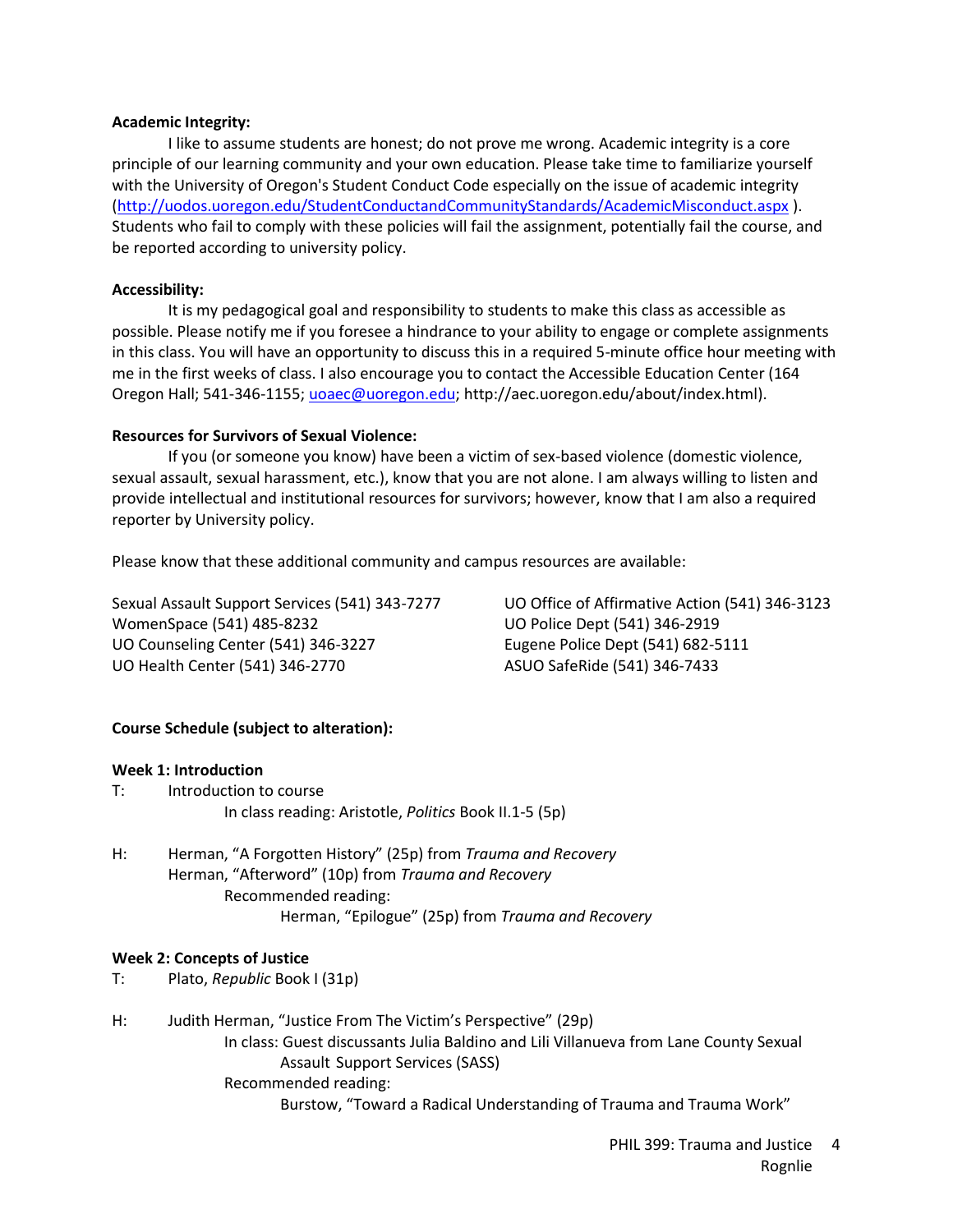\*\*Extra Credit Opportunity:

"Sexual Violence Poetry Jam," **Tuesday, April 5 at 7-9p** in the Hearth Café (2<sup>nd</sup> floor Lawrence)

# **Week 3: Campus Sexual Violence**

- T: Plato, *Republic* Book II (28p)
	- Recommended reading:

Jackson, "Life After Concussions" (6p)

http://mmqb.si.com/2013/10/25/nate-jackson-life-after-concussions Marx, "Alienated Labor" and "Commodity Fetishism and Its Secret" Syrett, *The Company He Keeps* Zirin, *Game Over* Recommended documentaries:

*The Invisible War* (2012) *Frontline: League of Denial* (2013) *Schooled: The Price of College Sports* (2013) *ESPN 30-for-30: Sole Man* (2015)

H: Krakauer, *Missoula* excerpts TBD

In class film: *Hunting Ground* (2015) clips

Recommended Reading:

Freyd, "Institutional Betrayal"

Stabile and Sullivan, "Twenty Students Per Week: The Report of the University Senate Task Force to Address Sexual Violence and Survivor Support." http://senate.uoregon.edu/sites/senate.uoregon.edu/files/2014\_11\_06 %20Senate%20Task%20Force%20Report%20FINAL.pdf.

\*\*Extra Credit Opportunity:

Gomez, "Sexual Violence at College: From Betrayal and Inequality to Research and Action," **Wednesday, April 13 5-6:20p** in Lawrence 115

# **Week 4: Veteran Trauma and Subject Formation**

- T: Plato, *Republic* Book III (34p)
- H: Shay, "Part I: Introduction" (7p) from *Odysseus in America* Shay, "Witches, Goddesses, Queens, and Wives—Dangerous Women" (10p) from *Odysseus…* Shay, "Part II: Restoration" (48p) from *Odysseus in America* In class film: *Jarhead* (2005) clips Recommended reading: Litz, et al "Moral Injury and Moral Repair in War Veterans" Brock "Coming Home from War is Hell: Preventing Veteran Suicides" http://www.huffingtonpost.com/rita-nakashima-brock-ph-d/coming -home-from-war-is-h\_b\_3880984.html

\*\*Extra Credit Opportunity:

Mariana Ortega Philosophy Department Colloquium Talk, **Thursday, April 21 at 4:00-5:30p**, location TBD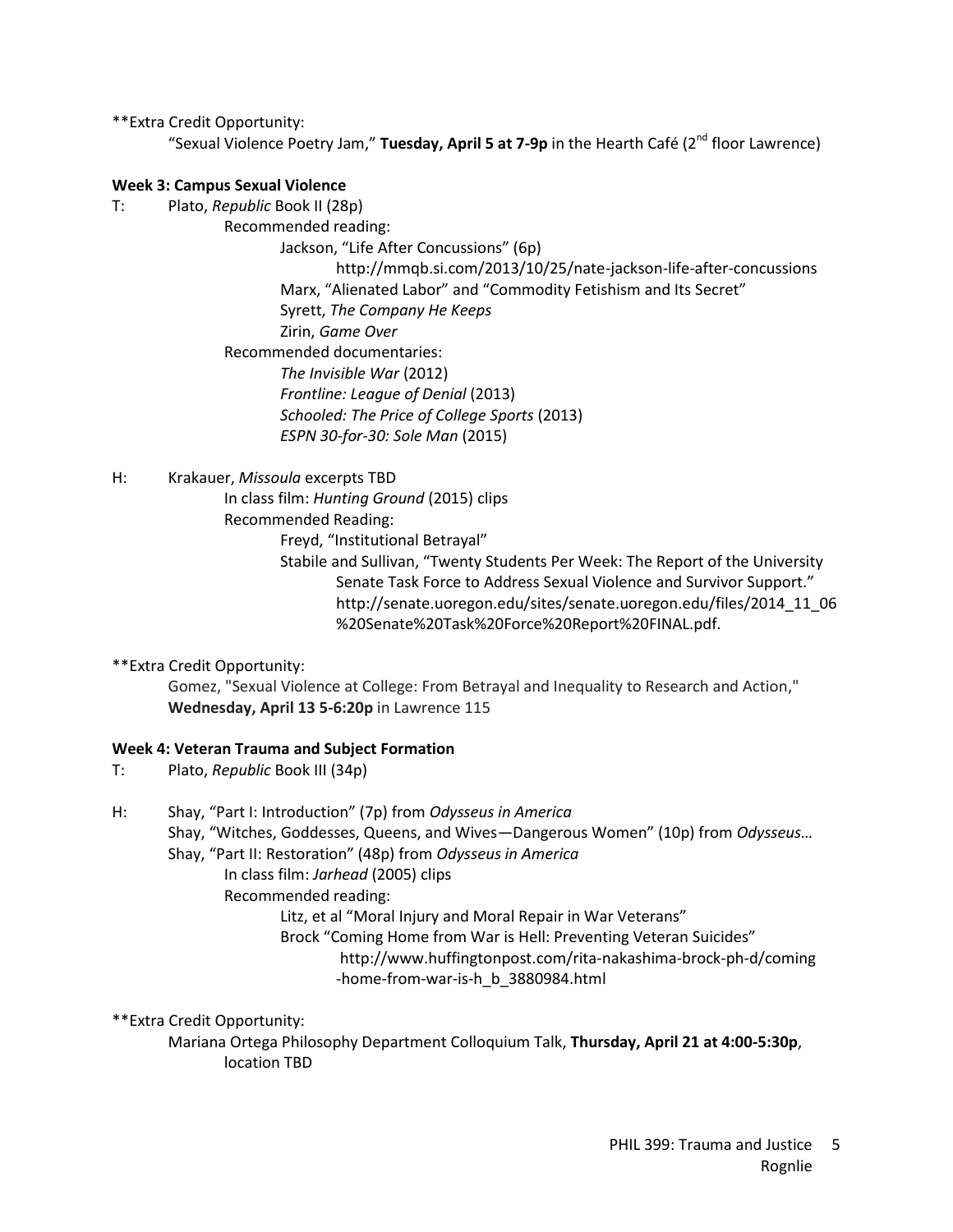# **Week 5: 'Harmony,' Colonialism and Epigenetic Trauma**

- T: Plato, *Republic* Book IV (28p)
- H: Bombay "The intergenerational effects of Indian Residential Schools" (14p) In class film: *Birth of a Nation* (1915) excerpts In class reading: Martin Luther King, Jr., "Letter from Birmingham Jail" Recommended: Alexander, *The New Jim Crow* Coates, *Between the World and Me* Crenshaw, "Black Girls Matter: Pushed Out, Over-Policed, and Underprotected"
- \*\*Extra Credit Opportunity: Take Back the Night, **Thursday, April 28th at 6p** at the EMU Amphitheatre

### **Week 6: On the Neuroscience of Trauma**

- T: Plato, *Theatetus* 173c-210d (41p)
	- In class: Guest discussant neuroscientist Dr. Larry Sherman Recommended reading: Gordon, *Ghostly Matters* Neuroscience reading TBD
- H: Malabou, "From Passionate Soul to the Emotional Brain" (9p) from *Self and Emotional Life* Malabou, "On Neural Plasticity, Trauma, and Loss of Affects" (7p) from *Self and Emotional Life* Malabou, "Conclusion" (8p) from *Self and Emotional Life*
- \*\*Extra Credit Opportunities:
	- Catherine Malabou's Philosophy Department Colloquium Talk **Thursday, May 5 at 4:00-5:30p**, location TBD Catherine Malabou's Undergraduate Lecture, **Friday, May 6 at 3:00-4:30p** in LLC South
		- Performance Hall

#### **Week 7: Motherhood, Sex Difference and Trauma Warriors**

T: Plato, *Republic* Book V (35p) Recommended reading: Beck, "Post-Partum Depression: It Isn't Just the Blues" LaChance-Adams, *Mad Mothers, Bad Mothers, and What a 'Good' Mother Would Do*

Kittay, *Love's Labor*

- H: Manning, "On the Intersection of the Military and the Prison Industrial Complex" (5p) from *Captive Genders*
	- Young, "From a Native *Trans* Daughter" (10p) from *Captive Genders*
		- Recommended reading:

Butler, "Performance Acts and Gender Constitution"

Williams, "Gender Performance: The TransAdvocate Interviews Judith Butler;" http://www.transadvocate.com/gender-performance-the-

transadvocate-interviews-judith-butler\_n\_13652.htm

\*\*Extra Credit Opportunity: